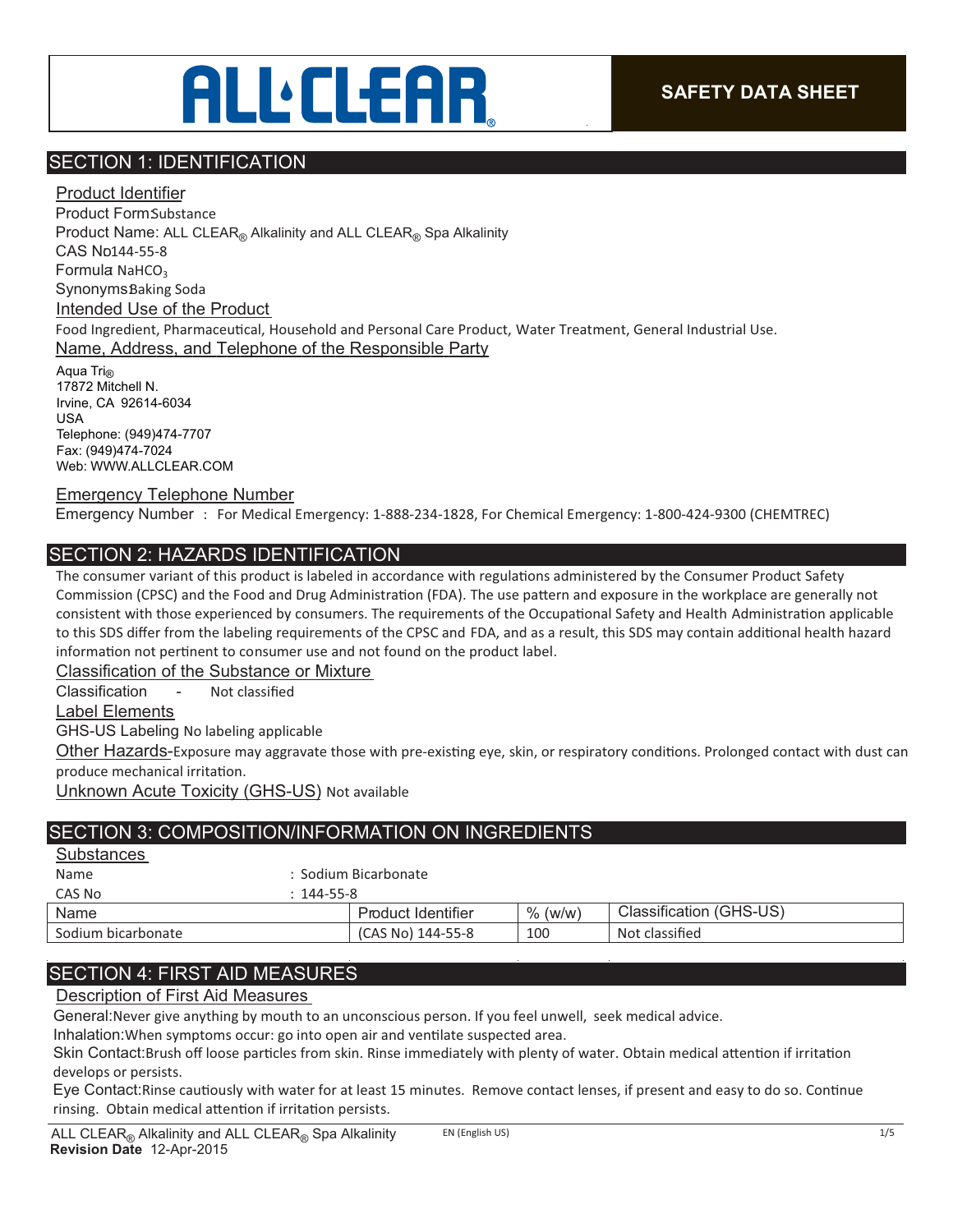# **ALLELEAR**

Ingestion: Rinse mouth. Do NOT induce vomiting. Seek medical attention if a large amount is swallowed.

### **Most Important Symptoms and Effects Both Acute and Delayed**

General: None expected under normal conditions of use.

Inhalation: Prolonged inhalation of dust may cause respiratory irritation.

Skin Contact: Skin contact with large amounts of dust may cause mechanical irritation.

Eye Contact: Contact may cause irritation due to mechanical abrasion.

Ingestion: Large doses may produce systemic alkalosis and expansion in extracellular fluid volume with edema.

Chronic Symptoms: None expected under normal conditions of use.

**Indication of Any Immediate Medical Attention and Special Treatment Needed**

If exposed or concerned, get medical advice and attention.

## **SECTION 5: FIRE-FIGHTING MEASURES**

## **Extinguishing Media**

Suitable Extinguishing Media: Use extinguishing media appropriate for surrounding fire.

Unsuitable Extinguishing Media: For surrounding fire: Use of heavy stream of water may spread fire.

**Special Hazards Arising From the Substance or Mixture** 

Fire Hazard: NOT FLAMMABLE. Under fire conditions, hazardous fumes will be present.

**Explosion Hazard:** Product is not explosive.

Reactivity: Hazardous reactions will not occur under normal conditions.

**Advice for Firefighters** 

**Precautionary Measures Fire:** Wear self-contained breathing apparatus when entering area unless atmosphere is proved to be safe. Firefighting Instructions: Exercise caution when fighting any chemical fire.

Protection During Firefighting: Do not enter fire area without proper protective equipment, including respiratory protection.

Hazardous Combustion Products Carbon oxides (CO, CO<sub>2</sub>). Sodium oxides.

**Reference to Other Sections** 

Refer to section 9 for flammability properties.

## **SECTION 6: ACCIDENTAL RELEASE MEASURES**

**Personal Precautions, Protectiv e Equipment and Emergency Procedures**

General Measures: Handle in accordance with good industrial hygiene and safety practice. Do not breathe dust or fumes. Avoid skin and eye contact.

**For Non-Emergency Personnel**

Protective Equipment: Use appropriate personal protection equipment (PPE).

**Emergency Procedures:** Evacuate unnecessary personnel.

**For Emergency Personnel**

Protective Equipment: Equip cleanup crew with proper protection.

Emergency Procedures: Ventilate area.

**Environmental Precautions**

Prevent entry to sewers and public waters. Avoid release to the environment.

**Methods and Material for Containment and Cleaning Up**

**For Containment:** Contain and collect as any solid.

Methods for Cleaning Up: Clean up spills immediately and dispose of waste safely. Avoid generation of dust during clean-up of spills. Keep in suitable, closed containers for disposal. Contact competent authorities after a spill.

**Reference to Other Sections**

See heading 8, Exposure Controls and Personal Protection.

## **SECTION 7: HANDLING AND STORAGE**

#### **Precautions for Safe Handling**

Additional Hazards When Processed: When heated, material emits irritating fumes.

**Hygiene Measures:** Handle in accordance with good industrial hygiene and safety procedures. Wash hands and other exposed areas with mild soap and water before eating, drinking, or smoking and again when leaving work.

#### **Conditions for Safe Storage, Including Any Incompatibilities**

Storage Conditions: Store in a dry, cool and well-ventilated place. Keep container closed when not in use.

**Incompatible Materials:** Acids. Water. Lime.

**Storage Temperature:** < 65 °C (150 °F)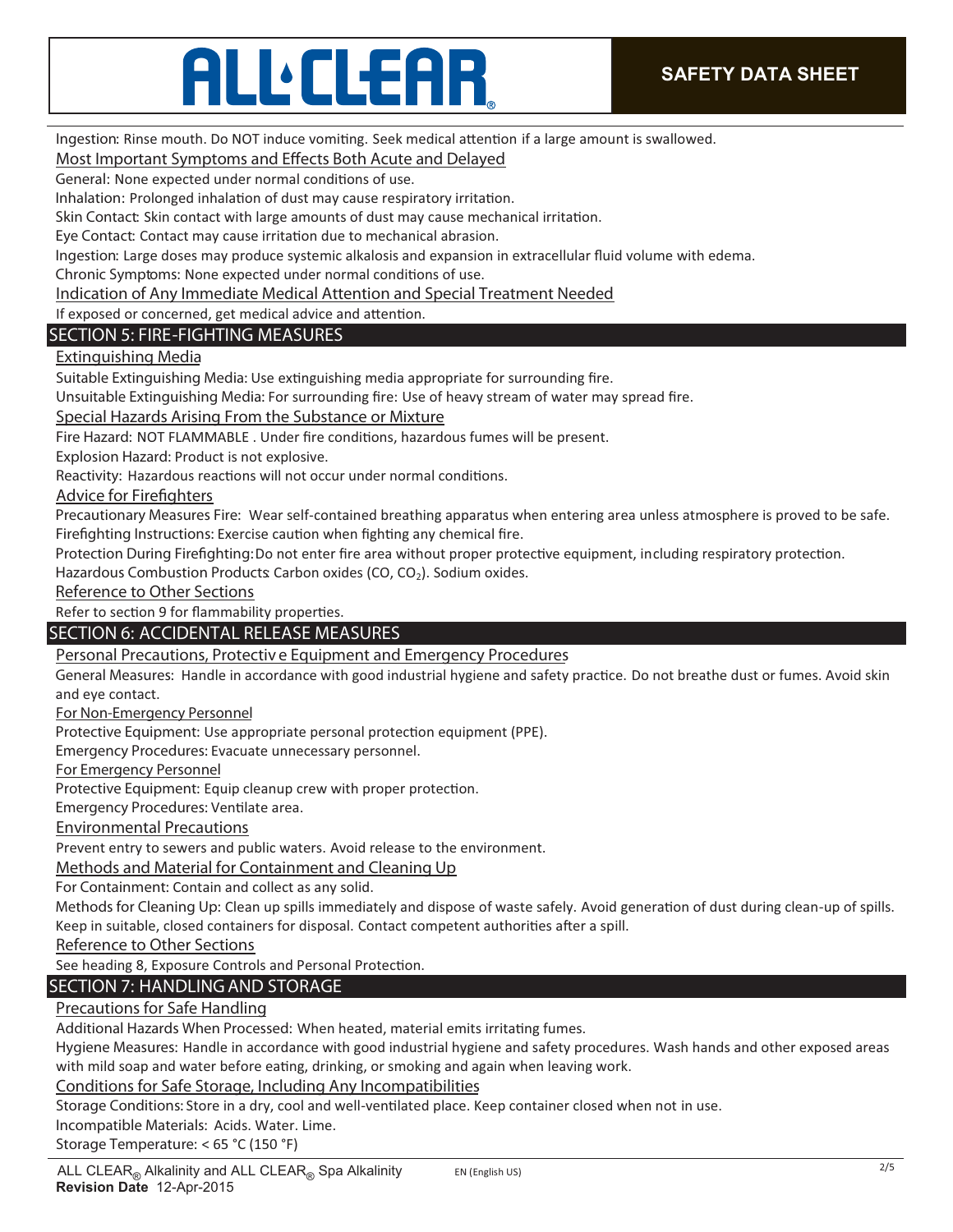# **ALL**CLEAR

#### Specific End Use(s) Food Ingredient, Pharmaceutical, Water Treatment, General Industrial Use

## **SECTION 8: EXPOSURE CONTROLS/PERSONAL PROTECTION**

| <b>Control Parameters</b>                    |                                     |                                                                                     |  |  |
|----------------------------------------------|-------------------------------------|-------------------------------------------------------------------------------------|--|--|
| Particulates not otherwise classified (PNOC) |                                     |                                                                                     |  |  |
| <b>USA ACGIH</b>                             | ACGIH TWA $(mg/m3)$                 | 3 mg/m <sup>3</sup> Respirable fraction                                             |  |  |
|                                              |                                     | 10 mg/m <sup>3</sup> Total Dust                                                     |  |  |
| <b>USA OSHA</b>                              | OSHA PEL (TWA) (mg/m <sup>3</sup> ) | 5 mg/m <sup>3</sup> Respirable fraction                                             |  |  |
|                                              |                                     | 15 mg/m <sup>3</sup> Total Dust                                                     |  |  |
| Alberta                                      | OEL TWA (mg/m <sup>3</sup> )        | 10 mg/m $3$ (total)                                                                 |  |  |
| <b>British Columbia</b>                      | OEL TWA (mg/m <sup>3</sup> )        | 10 mg/m <sup>3</sup> (total dust)                                                   |  |  |
| Manitoba                                     | OEL TWA (mg/m <sup>3</sup> )        | 10 mg/m <sup>3</sup> (inhalable particles, recommended)                             |  |  |
| New Brunswick                                | OEL TWA (mg/m <sup>3</sup> )        | 3 mg/m <sup>3</sup> (particulate matter containing no Asbestos and <1% Crystalline  |  |  |
|                                              |                                     | silica, respirable fraction)                                                        |  |  |
| Newfoundland & Labrador                      | OEL TWA (mg/m <sup>3</sup> )        | 10 mg/m <sup>3</sup> (inhalable particles, recommended)                             |  |  |
| Nova Scotia                                  | OEL TWA (mg/m <sup>3</sup> )        | 10 mg/m <sup>3</sup> (inhalable particles, recommended)                             |  |  |
| Nunavut                                      | OEL TWA (mg/m <sup>3</sup> )        | 5 mg/m <sup>3</sup> (respirable mass)                                               |  |  |
| <b>Northwest Territories</b>                 | OEL TWA (mg/m <sup>3</sup> )        | 5 mg/m <sup>3</sup> (respirable mass)                                               |  |  |
| Ontario                                      | OEL TWA (mg/m <sup>3</sup> )        | 10 mg/m <sup>3</sup> (inhalable)                                                    |  |  |
| Prince Edward Island                         | OEL TWA (mg/m <sup>3</sup> )        | 10 mg/m <sup>3</sup> (inhalable particles, recommended)                             |  |  |
| Québec                                       | VEMP ( $mg/m3$ )                    | 10 mg/m <sup>3</sup> (including dust, inert or nuisance particulates; containing no |  |  |
|                                              |                                     | Asbestos and <1% Crystalline silica-total dust)                                     |  |  |
| Saskatchewan                                 | OEL STEL (mg/m <sup>3</sup> )       | 20 mg/m <sup>3</sup> (insoluble or poorly soluble-inhalable fraction)               |  |  |
|                                              |                                     | 6 mg/m <sup>3</sup> (insoluble or poorly soluble-respirable fraction)               |  |  |
| Saskatchewan                                 | OEL TWA (mg/m <sup>3</sup> )        | 10 mg/m <sup>3</sup> (insoluble or poorly soluble-inhalable fraction)               |  |  |
|                                              |                                     | 3 mg/m <sup>3</sup> (insoluble or poorly soluble-respirable fraction)               |  |  |

#### **Exposure Controls**

Appropriate Engineering Controls: For occupational/workplace settings: Emergency eye wash fountains and safety showers should be available in the immediate vicinity of any potential exposure. Ensure adequate ventilation, especially in confined areas. Ensure all national/local regulations are observed.

Personal Protective Equipment: For occupational or bulk quantities: Gloves. Safety glasses. Dust formation: dust mask.



Mater ials for Protective Clothing: For occupational or bulk quantities: Chemically resistant materials and fabrics.

Hand Protection: For occupational or bulk quantities: Wear chemically resistant protective gloves.

Eye Protection: For occupational or bulk quantities: Chemical goggles or safety glasses.

**Respiratory Protection:** Use a NIOSH-approved respirator or self-contained breathing apparatus whenever exposure may exceed established Occupational Exposure Limits.

**Other Information:** When using, do not eat, drink or smoke.

#### **SECTION 9: PHYSICAL AND CHEMICAL PROPERTIES**

**Information on Basic Physical and Chemical Properties** 

| <b>Physical State</b>   | Solid                          |
|-------------------------|--------------------------------|
| Appearance              | White, crystalline powder      |
| Odor                    | None                           |
| Odor Threshold          | Not available                  |
| рH                      | $\therefore$ 8.2 (1% Solution) |
| <b>Evaporation Rate</b> | Not available                  |
| <b>Melting Point</b>    | Not available                  |
| <b>Freezing Point</b>   | Not available                  |
| <b>Boiling Point</b>    | Not available                  |
| <b>Flash Point</b>      | Not available                  |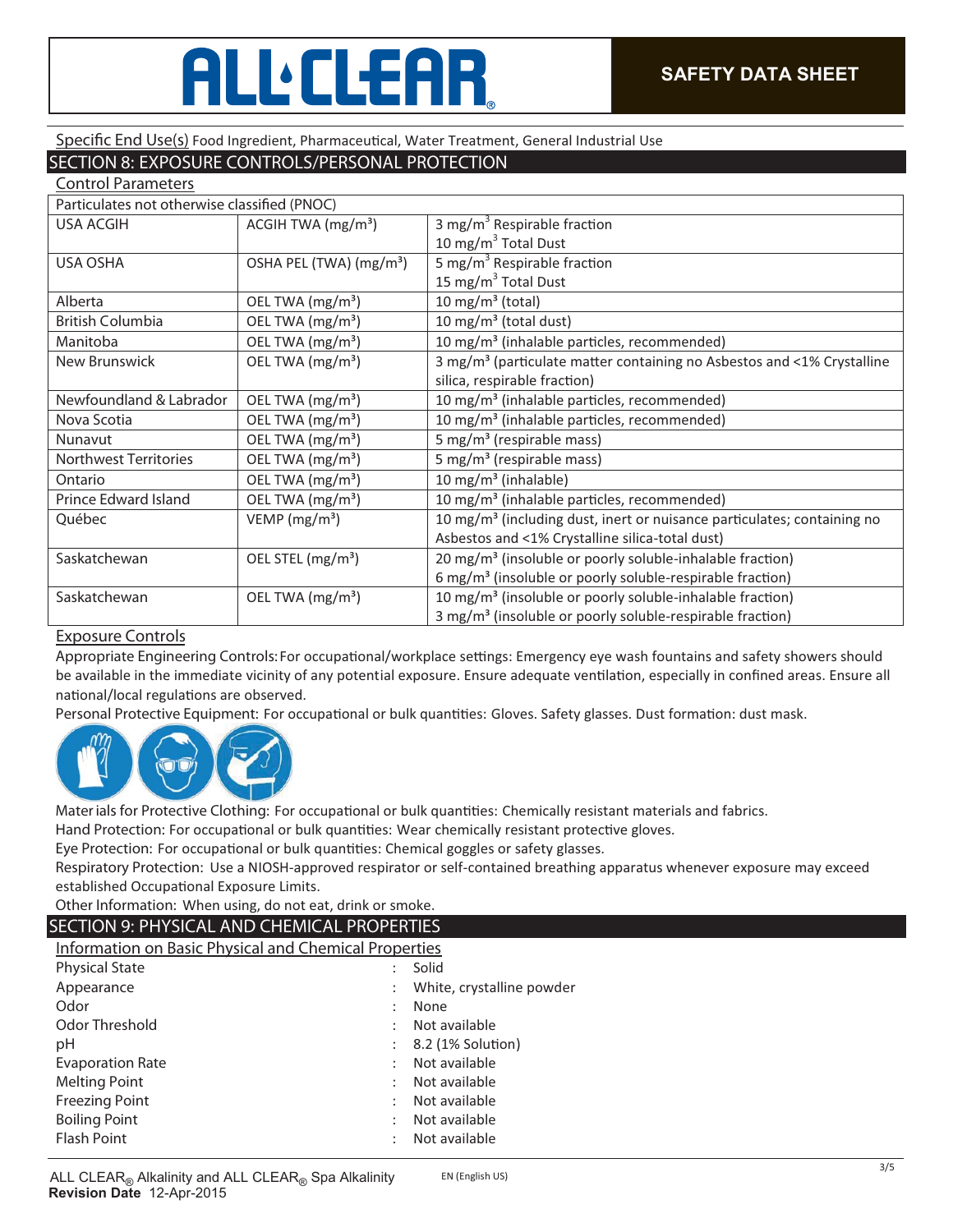## ALL'ELEAR

| <b>Auto-ignition Temperature</b>                                                                                | Not available                                                                                                                  |
|-----------------------------------------------------------------------------------------------------------------|--------------------------------------------------------------------------------------------------------------------------------|
| <b>Decomposition Temperature</b>                                                                                | Not available                                                                                                                  |
| Flammability (solid, gas)                                                                                       | Not available                                                                                                                  |
| Upper/Lower Flammable Limit                                                                                     | Not available                                                                                                                  |
| Vapor Pressure                                                                                                  | Not available                                                                                                                  |
| Relative Vapor Density at 20 °C                                                                                 | Not available                                                                                                                  |
| Specific gravity / density                                                                                      | 62 $lb/ft^3$                                                                                                                   |
| <b>Specific Gravity</b>                                                                                         | Not available                                                                                                                  |
| Solubility                                                                                                      | Water: 8.6 g/100ml @ 20 °C (68 °F)                                                                                             |
| Partition Coefficient: N-octanol/water                                                                          | Not available                                                                                                                  |
| Viscosity                                                                                                       | Not available                                                                                                                  |
| Explosion Data - Sensitivity to Mechanical Impact                                                               | Not expected to present an explosion hazard due to mechanical impact.                                                          |
| Explosion Data - Sensitivity to Static Discharge                                                                | Not expected to present an explosion hazard due to static discharge.                                                           |
| SECTION 10: STABILITY AND REACTIVITY<br>Reactivity: Hazardous reactions will not occur under normal conditions. |                                                                                                                                |
|                                                                                                                 |                                                                                                                                |
| Chemical Stability:<br><b>Possibility of Hazardous Reactions:</b>                                               | Decomposes slowly on exposure to water (moisture).<br>Hazardous polymerization will not occur.                                 |
| Conditions to Avoid:                                                                                            | Exposure to moisture or moist air. Temperatures above 150°F (65 °C).                                                           |
| Incompatible Materials: Acids. Water. Lime.                                                                     |                                                                                                                                |
|                                                                                                                 | Hazardous Decomposition Products None known. At high temperature may liberate toxic gases.                                     |
| SECTION 11: TOXICOLOGICAL INFORMATION                                                                           |                                                                                                                                |
| Information on Toxicological Effects - Product                                                                  |                                                                                                                                |
| Acute Toxicity: Not classified                                                                                  |                                                                                                                                |
| LD50 and LC50 Data:                                                                                             |                                                                                                                                |
| Sodium Bicarbonate                                                                                              |                                                                                                                                |
| LD50 Oral Rat                                                                                                   | 7.3 g/kg                                                                                                                       |
| <b>LC50 Inhalation Rat</b>                                                                                      | $> 4.7$ mg/l/4h                                                                                                                |
| Skin Corrosion/Irritation: Not classified [pH: 8.2 (1% Solution)]                                               |                                                                                                                                |
| Serious Eye Damage/Irritation: Not classified [pH: 8.2 (1% Solution)]                                           |                                                                                                                                |
| Respiratory or Skin Sensitization: Not classified                                                               |                                                                                                                                |
| Germ Cell Mutagenicity: Not classified                                                                          |                                                                                                                                |
| Teratogenicity: Not classified                                                                                  |                                                                                                                                |
| Carcinogenicity: Not classified                                                                                 |                                                                                                                                |
| Specific Target Organ Toxicity (Repeated Exposure): Not classified                                              |                                                                                                                                |
| Reproductive Toxicity: Not classified                                                                           |                                                                                                                                |
| Specific Target Organ Toxicity (Single Exposure): Not classified                                                |                                                                                                                                |
| Aspiration Hazard: Not classified                                                                               |                                                                                                                                |
|                                                                                                                 | Symptoms/Injuries After Inhalation: Prolonged inhalation of dust may cause respiratory irritation.                             |
|                                                                                                                 | Symptoms/Injuries After Skin Contact: Skin contact with large amounts of dust may cause mechanical irritation.                 |
|                                                                                                                 | Symptoms/Injuries After Eye Contact: Contact may cause irritation due to mechanical abrasion.                                  |
|                                                                                                                 | Symptoms/Injuries After Ingestion: Large doses may produce systemic alkalosis and expansion in extracellular fluid volume with |
| edema.                                                                                                          |                                                                                                                                |
| Chronic Symptoms: None expected under normal conditions of use.                                                 |                                                                                                                                |
| SECTION 12: ECOLOGICAL INFORMATION                                                                              |                                                                                                                                |
| Toxicity No additional information available                                                                    |                                                                                                                                |
| Sodium Bicarbonate                                                                                              |                                                                                                                                |
| LC50 Fish 1                                                                                                     | 7100 mg/l Bluegill                                                                                                             |
| EC50 Daphnia 1                                                                                                  | 4100 mg/l                                                                                                                      |
| LC 50 Fish 2                                                                                                    | 7700 mg/l Rainbow Trout                                                                                                        |
| Sodium bicarbonate (144-55-8)                                                                                   |                                                                                                                                |
| LC50 Fish 1                                                                                                     | 8250 - 9000 mg/l (Exposure time: 96 h - Species: Lepomis macrochirus [static])                                                 |